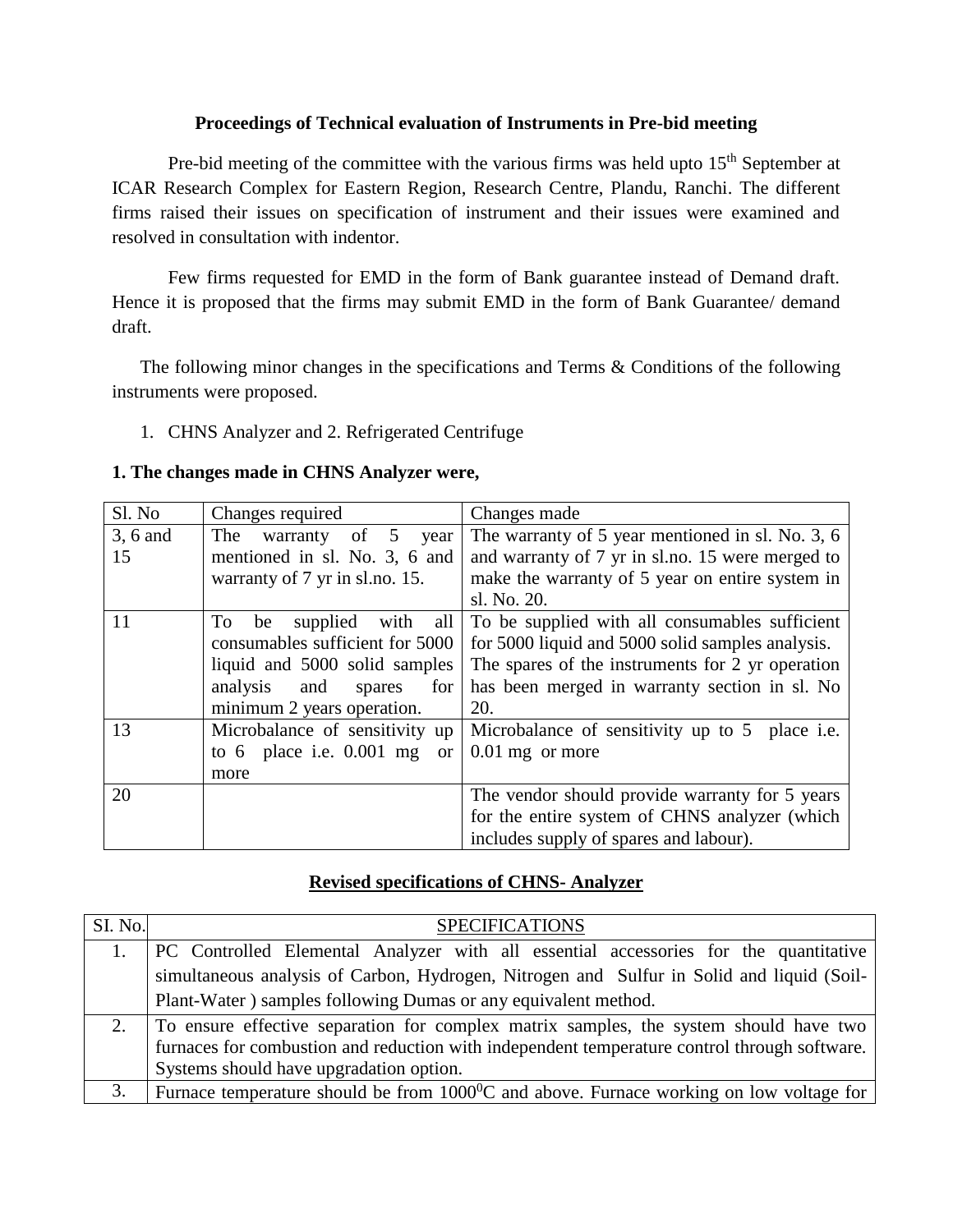|     | electric shock safety and long life.                                                                                                                                                         |
|-----|----------------------------------------------------------------------------------------------------------------------------------------------------------------------------------------------|
| 4.  | Column should not require be changing /refilling for at-least 1,000 sample analysis (If                                                                                                      |
|     | applicable). Complete instrument control over elution process with provision of auto zero of                                                                                                 |
|     | baseline after each element elution as well as after each sample so as to ensure accurate                                                                                                    |
|     | measurements with low sample weights and elemental concentrations.                                                                                                                           |
| 5.  | Should incorporate ash finger so that ash can be removed on regular interval from combusted                                                                                                  |
|     | samples without the need to change the combustion tube and halogenated compounds do not                                                                                                      |
|     | affect combustion                                                                                                                                                                            |
| 6.  | Detector: Thermal Conductivity Detector or any suitable detector.                                                                                                                            |
| 7.  | Sample size : $100 - 500$ mg (according to the sample nature)                                                                                                                                |
|     | Detection range: 0.01 (100 ppm) to 100% for all elements of CHNS                                                                                                                             |
|     | Sensitivity: Less than 1.0 µg or better for CHNS                                                                                                                                             |
| 8.  | Analysis Time: 3-5 min for all the elements with Complete baseline separation, irrespective                                                                                                  |
|     | of sample size, matrix or analysis mode simultaneously.                                                                                                                                      |
| 9.  | It should have electromechanical auto sampler system with 60 positions or more in single tray                                                                                                |
|     | for both solid & liquid Sampling. It should be possible to remove the auto sampler without                                                                                                   |
|     | having to shut of gas supplies or evacuate the flow path for loading more samples. Zero blank                                                                                                |
|     | sample injection system without keeping the whole auto-sampler under inert atmosphere.                                                                                                       |
| 10. | It Should be Windows based and should have display of set and actual pressures, flow rates,<br>temperatures, number of samples analyzed with provision for setting maintenance interval with |
|     | warning when maintenance needed. Software should be CFR 21 compliant, LIMS capability                                                                                                        |
|     | and with access through internet. It Should have segmented leak check through software to                                                                                                    |
|     | enable identification of exact position of leak. The System should have built in Carrier Gas                                                                                                 |
|     | purifier. Multipoint calibration, regression liner, stable over months.                                                                                                                      |
| 11. | To be supplied with all consumables sufficient for 5000 liquid and 5000 solid samples                                                                                                        |
|     | analysis.                                                                                                                                                                                    |
| 12. | Direct Total Inorganic Carbon measurement attachment for solid samples such as soils &                                                                                                       |
|     | plants to be equipped with the analyzer (may be offered in optional).                                                                                                                        |
| 13. | CHNS-Elemental Analyzer should be equipped with a Microbalance of sensitivity up to 5                                                                                                        |
|     | place i.e. 0.01 mg or more with facility for automatic weight transfer to Elemental Analyzer to                                                                                              |
|     | avoid post script error. Microbalance with interface to analyzer for direct transmission of                                                                                                  |
|     | weighing data.                                                                                                                                                                               |
| 14. | System should be supplied complete with combustion and carrier gas cylinders, regulators                                                                                                     |
|     | with all connection tubing to the instruments. The Gases should be of high purity of 99.9995<br>$%$ .                                                                                        |
| 15  | Supplied with At least 5000 Consumables for CHNS analysis with suitable Organic Certified                                                                                                    |
|     | Reference Standard & Plants and Soil standards with diversified Carbon & Nitrogen                                                                                                            |
|     |                                                                                                                                                                                              |
|     | compositions or ratio.                                                                                                                                                                       |
| 16  | Supplied with latest available computer with Core i7 processor with 4 GB DDR 2 RAM, 1 TB                                                                                                     |
|     | HDD, DVD Drive, 18.5" LED-HD monitor, optical mouse, key board and Colour Laser                                                                                                              |
|     | printer.                                                                                                                                                                                     |
| 17  | Supplied with Liquid sample sealing press for cold sealing of volatile samples under purging.                                                                                                |
|     | Liquid sample preparation accessories / sealing device etc                                                                                                                                   |
| 18  | 10 KVA UPS or more but appropriate to take the complete load of equipment including the PC                                                                                                   |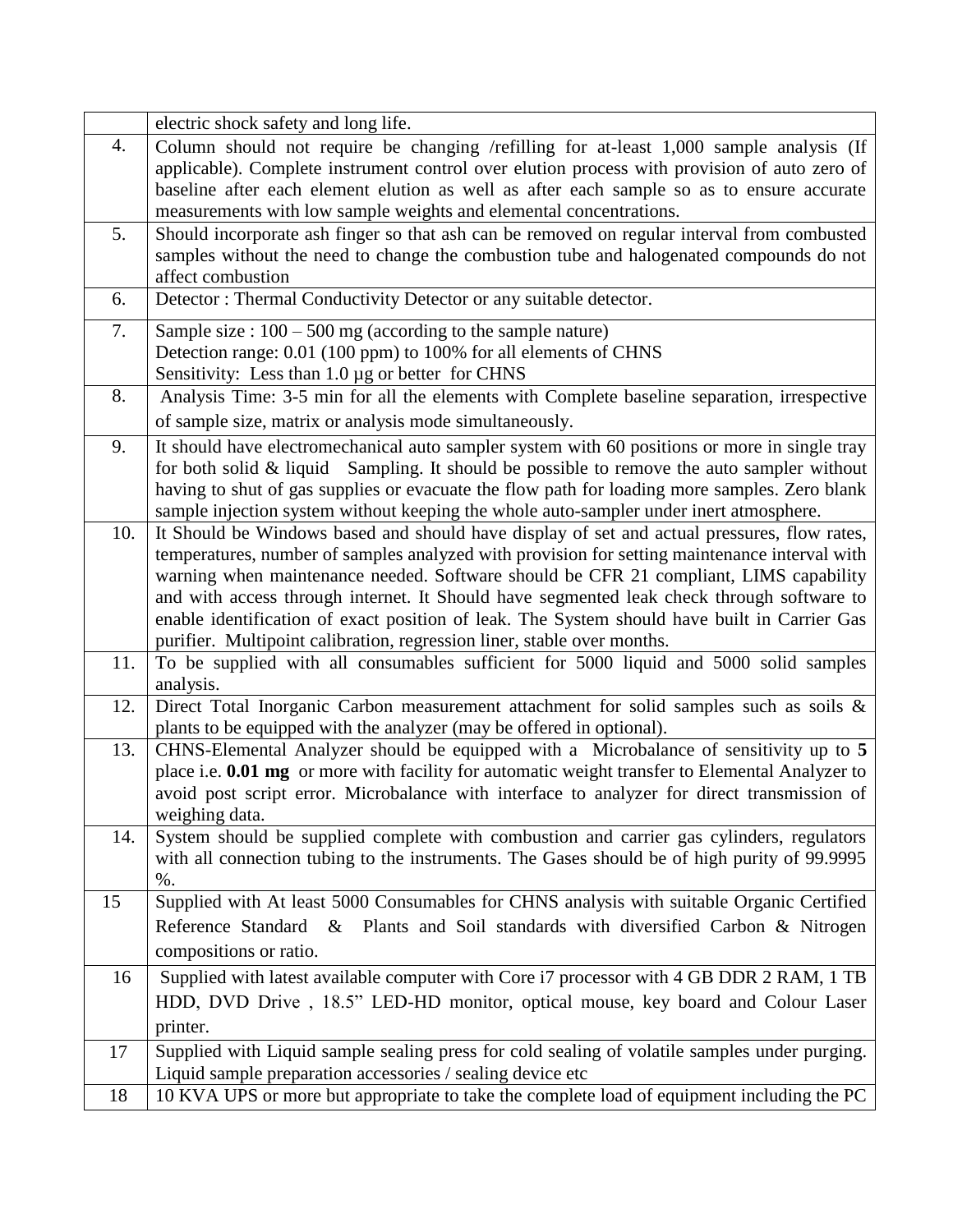|          | Printer to complete 20 samples in autosampling mode for CHNS Analysis- backup.                     |
|----------|----------------------------------------------------------------------------------------------------|
|          | Catalogue in original with all technical specifications printed on the catalogue. At-least 5 users |
|          | available for this instrument or similar types of application with all types of attachment need to |
|          | be provided.                                                                                       |
| $\Omega$ | The vender should previde we worty for 5 years for the entire system of CUNS engineer              |

20 **The vendor should provide warranty for 5 years for the entire system of CHNS analyzer (which includes supply of spares and labour).**

#### **Terms and Conditions**

1. The supplier must provide installation, commission, and training for a group of technical staff/students from operating the instrument to complete structure determination/solution at site without any additional cost with supply of all relevant manuals and documents in printed format.

2. Warranty & Maintenance contract: The supplier shall warrant equipment, system components for a minimum period of three years following satisfactory installation and commissioning. The defects, if any, during the guarantee/warrantee period are to be rectified free of charge by arranging free replacement wherever necessary. Any expenditure including government levies on account of the replacement are to be borne by the supplier/agent. The supplier shall offer an annual test  $\&$ maintenance agreement for three years, consisting of the following: Regularly and systematically examine, test and adjust all system components. Submit test reports that certify all components have been tested and the system is in proper working order and functions in accordance with this specification.

3. Please submit & confirm the following that will be complied with by the vendor during supply of the system.

a) Spares & service Support: Please certify that the instrument supplied shall be of latest technology and model, so that you would support with onsite service and spares for next 10 years.

b) Exhaustive soft and hard copy of installation operation, users, applications manuals, maintenance  $\&$ service manuals shall include system interconnection diagram, general arrangement of equipment drawing, complete circuit diagram, trouble shooting tips & diagnostic methods.

c) Standard toolkit shall be provided for general maintenance service.

d) Recommended essential spare parts and consumables with budgetary price.

e) Complete system pre-installation requirements.

4. Installation & Testing: The installation shall be completed within a week from the date of intimation regarding the arrival of the equipment in the institute. A Penalty equivalent to 1% of the value of the goods will be levied for every week's delay in installation. The installed system shall be performance tested at our premises in accordance with the manufacturer's/supplier's recommendation/specifications. Tests shall demonstrate the proper operation of the instrument and all components.

| Sl. No   | Changes required                    | Changes made                                     |
|----------|-------------------------------------|--------------------------------------------------|
|          | 12000-14000                         | 12000-15000                                      |
| 4.       | $18000 - 20,000 \text{ x g}$        | $18000 - 22,000 \text{ x g}$                     |
|          | $30 \text{ X}$ 1.5/2.0ml microtubes | $24-36 \times 1.5/2$ ml micro tubes              |
| 16.      | 30-40 Programmable storage          | more than 30-40 Programmable storage memory      |
|          | memory                              |                                                  |
| Required | A suitable autoclavable fixed-      | A suitable autoclavable fixed- angle rotor for 6 |

## **2. The changes made in Refrigerated Centrifuge were**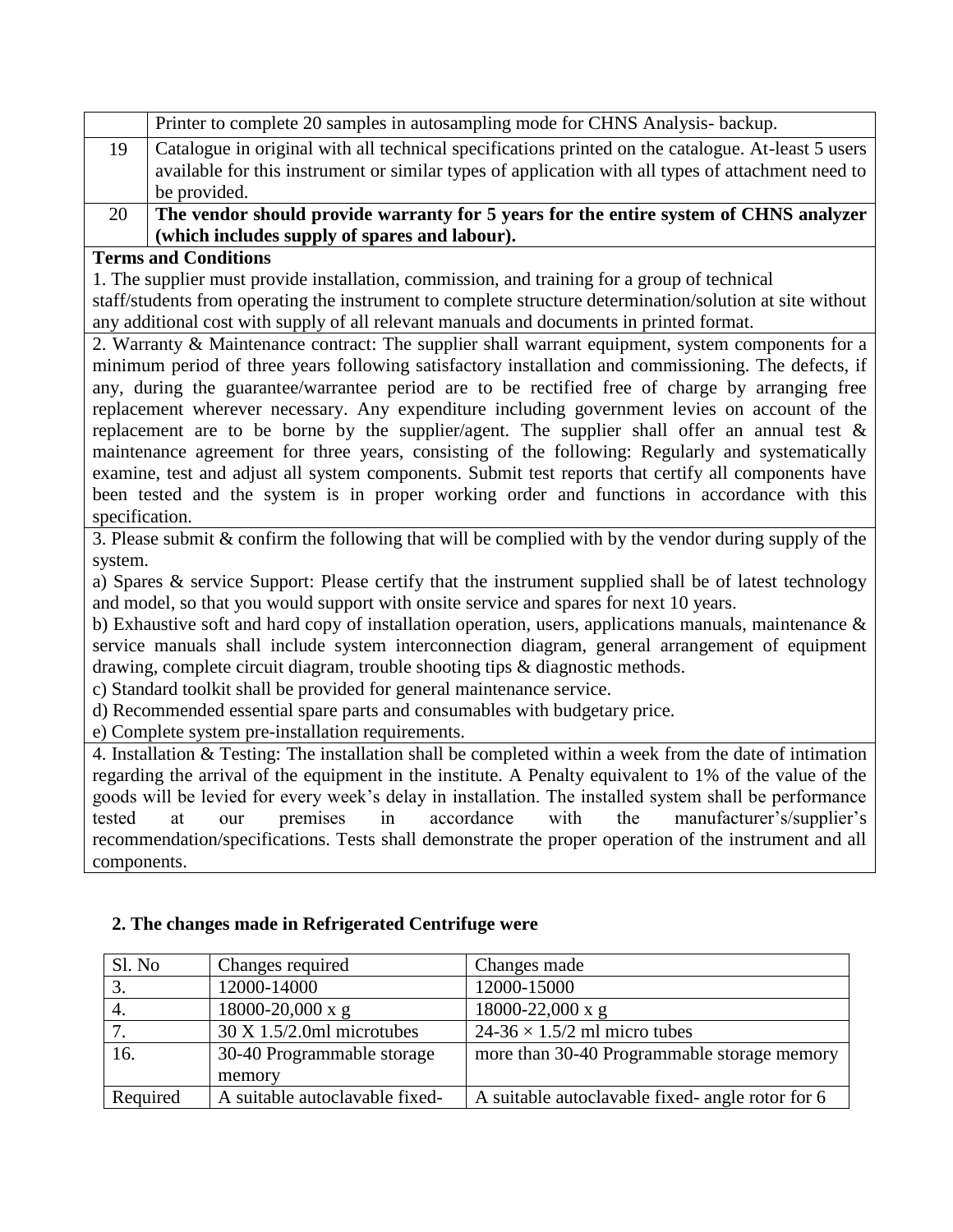| Accessories   angle rotor for $6 \times 80$ ml<br>At least speed (RPM): $~12000$<br>At least RCF:18000 - 20,000 xg | $\times$ 100 & 85ml reducers<br>At least speed (RPM): $~10,000-12000$<br>At least RCF:13000 - 20,000 x g |
|--------------------------------------------------------------------------------------------------------------------|----------------------------------------------------------------------------------------------------------|
| at least $30 \times 1.5/2$ mL micro<br>tubes                                                                       | at least $24-36 \times 1.5/2$ mL micro tubes                                                             |

# **Revised specifications of Refrigerated Centrifuge**

- 1. Refrigerated centrifuge capable of supporting different type of rotors
- 2. Min speed (RPM): 12000-15,000 with accuracy of 10 rpm.
- 3. Min. RCF: 18000-22,000 x g
- 4. Temperature ranges from at least -9  $\rm{^0C}$  to +40  $\rm{^0C}$  with CFC free refrigeration system for fast and stand by cooling facility (Room temperature to 4°C within 10 min). Sample temperature should be 4°C or less at max speed
- 5. System should have dedicated short spin key for short spin.
- 6. Facility to run the  $24-36 \times 1.5/2$  mL micro tubes
- 7. Time pre-selection: short run, 0 99 min, continuous run
- 8. Microprocessor controlled "Touch Screen" or alphanumeric LCD Screen for display of set & run parameters i.e. speed, RCF, temperature, run time, etc.
- 9. Maintenance-free, noiseless (even at the highest speed) and brushless drive motor
- 10. Different curves for acceleration and deceleration
- 11. Imbalance identification and auto cut off
- 12. Error message alarm indicator
- 13. Automatic rotor identification system.
- 14. Motorized lid lock with automatic lid opening after run
- 15. User defined more than 30-40 Programmable storage memory for routine experiments
- 16. Provision for changes in parameters during centrifugation
- 17. Emergency lid release should be integrated in to front panel of the instrument for easy access
- 18. System should have the condensation drain in the rotor chamber bowl
- 19. Compact system should be space saving and easy one handed operation
- 20. System to operate at: 220-240V AC, 50/60 Hz
- 21. System should have International certification
- 22. System should be quoted with suitable voltage stabilizer.

## **Required Accessories**

## **1. A suitable autoclavable fixed- angle rotor for 6 × 100 & 85ml reducers**

At least speed (RPM): ~10,000-12000

At least RCF:13000 - 20,000 x g

With 15 and 50 ml adaptors.

## **2. A suitable autoclavable fixed-angle rotor for at least 24-36 × 1.5/2 mL micro tubes**

At least speed 12,000-14,000 rpm.

With 0.5 ml adaptors

**General Terms & Conditions:**The Company should provide minimum of **3 years Comprehensive Warranty** (CMC) on the whole system. A **compliance table** as per the specification point by point must be submitted by the firm. **Original technical brochure** of the quoted models should be enclosed. Quotations from firms must clearly indicate details of after-sale service including response time at ICAR-